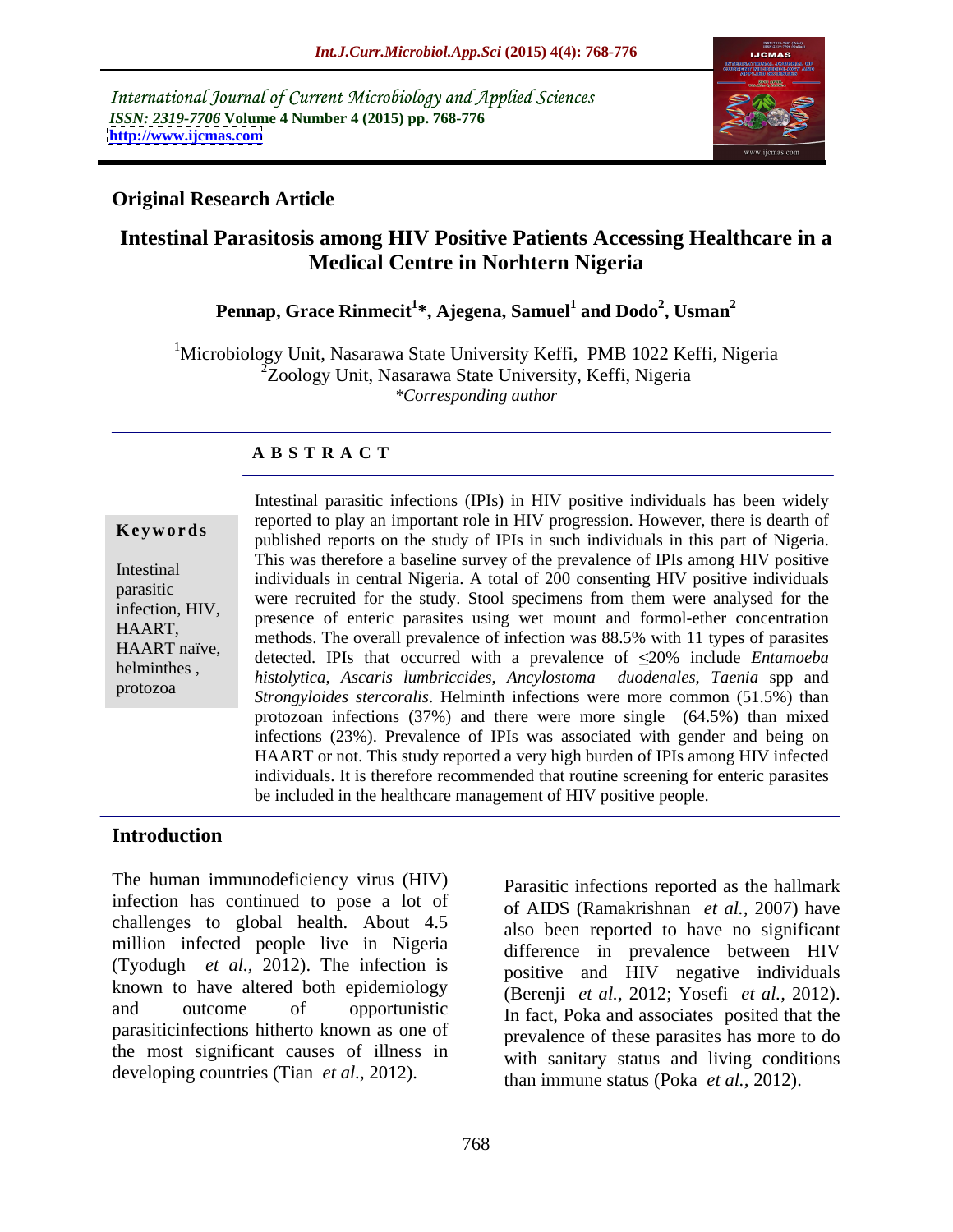However, they are known to cause chronic study participants were people of both sexes diarrhea among the former (Prasetyo, 2010; infected with HIV, on highly active Babatunde *et al.*, 2010) with dehydration, antiretroviral therapy(HAART) and HAART weight loss, malabsorption and anorexia naïve aged 18-50 years, that consented to (Kurniawan *et al.,* 2009; Babatunde *et al.,* 2010). Some may even be disseminated to sociodemographic information was obtained organs like the bronchia, bile and liver ducts where they produce specific symptoms in the affected organ (Kurniawan *et al.,* 2009). However, it has been noted that the immune antiparasitic therapy or that had been on it in system is involved in modifying the establishment of infection, controlling established diseases, limiting the severity **Sample Collection** and dissemination of disease and clearance of the parasite (Djeiyep et al., 2014). More worrisome is the assertion that parasitic from each consenting participant. A clean infections are also involved in the wide-mouthed plastic universal container progression of HIV infection by engaging was provided to each participant for the the immune system while it is already contending with the virus (Kipyegen et al., sample. Samples were transported to the 2012). laboratory of the Department of Zoology,

2010). Some studies have reported the use of 2011. combination antiretroviral therapy to reduce therapy with a consequent increase in viral replication and progression to AIDS (Ramakrishan *et al.,* 2007; Tian *et al.,*

## **Study Area and Population**

participate in the study. Their by use of a structured questionnaire.

**Exclusion Criteria** : Patients on the past 6 months.

## **Sample Collection**

Parasites frequently encountered include laboratory investigation. Each sample was *Cryptosporidia spp*, *Isospora belli*, examined using both wet mount and *Microsporidia*s pp, *Entamoeba histolytica*, formalin-ether concentration methods and *Giardia intestinalis*, *Trichuristrichura*, parasites were identified according to *Ascaris lumbricoides*, hookworm and Chessbrough (1987). The samples were *Strongyloides stercoralis* (Akinbo *et al.,* collected from April 2011 through August A single fresh stool sample was collected collection and submission of the fecal Nasarawa State University, Keffi for 2011.

their prevalence (Pavie *et al.,* 2012) while **Wet Mount (Direct Microscopy):** A drop others reported their ability to affect the of normal saline was placed on a grease-free 2012). covered with a cover slip and viewed **Materials and Methods Example 20** and cysts of intestinal parasites (using clean slide. Using an applicator stick, a portion of the stool sample was transferred to the saline and emulsified. This was microscopically for the presence of ova, 40x magnification).

A cross sectional study was carried out in a of each fresh stool was processed as Sexually Transmitted Clinic of a Federal described by Ritchie (1948) with some Medical Centre in North Central Nigeria. modification. Using an applicator stick, each The site was selected for its convenience to stool sample was placed in a clean 15ml the researchers in terms of location. The conical centrifuge tube containing 7ml of**Formalin-ether Concentration:** A portion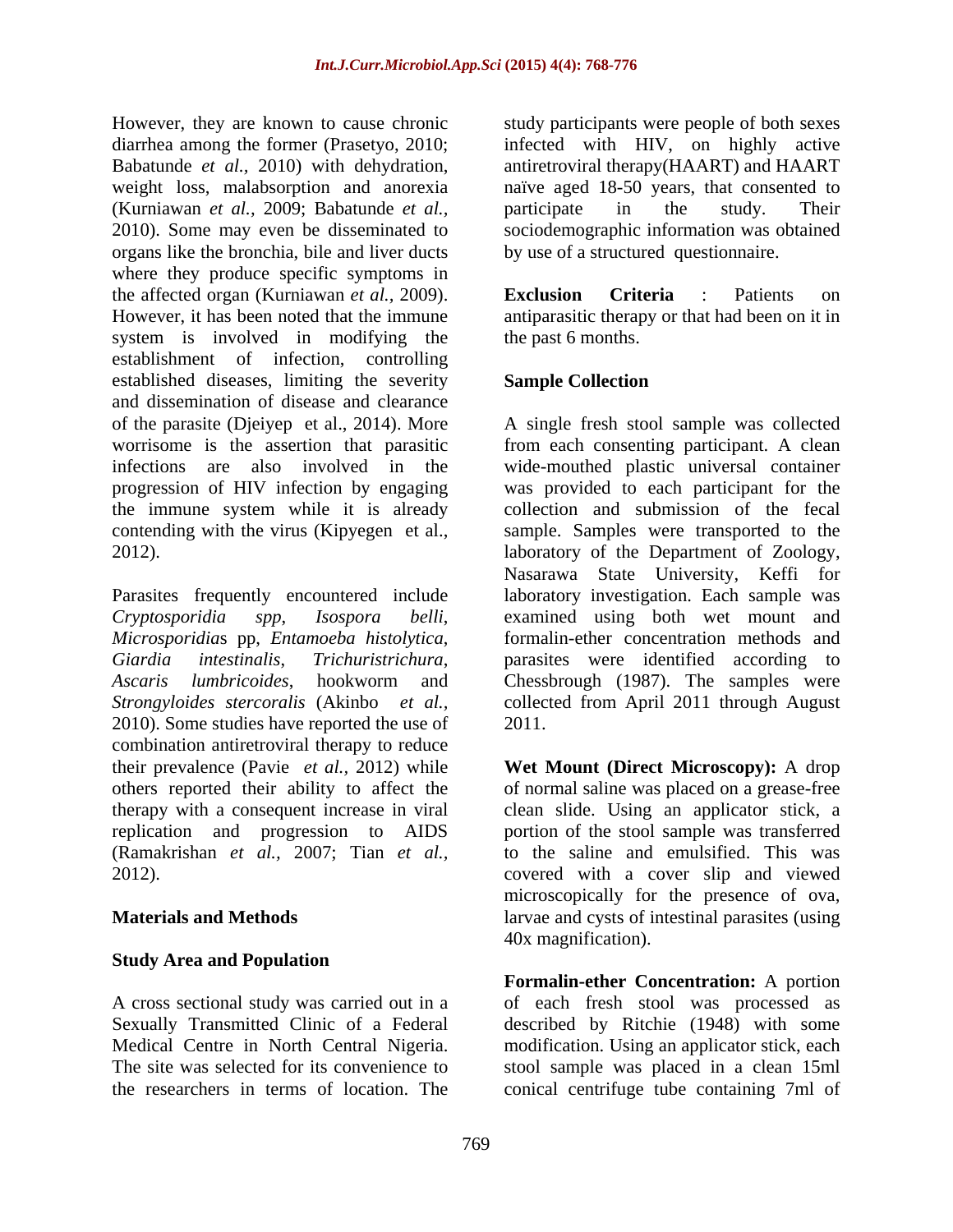and 3ml of 99.5% diethylether was added to it, shaken and centrifuged at 2000rpm for 3 minutes. The supernatant was discarded, the and covered with a cover slip. The slide was

This study was conducted wth the approval of the protocol by the Ethical Committee on Health Research involving humans of the This study reported 88.5% prevalence of

comparison of the frequency was analysed although it is closely followed by 87.8%

were all aged between 20-50 years. The *al.*, 2012), 22.7% from Abuja (Abaver *et al.*,

highly active antiretroviral therapy Jakarta (Kurniawan *et al.,* 2009), 50.9%

10% formalin and mixed thoroughly. The (HAART) and 94% of those that were resultant suspension was filtered through a HAART-naïve. Similarly there were more sieve into a beaker and the debris discarded. single infections (72.9%) than multiple The filtrate was poured back into the tube infections (27.1%) with more of the latter occurring among those that were HAART naïve (Table 2).

sediment stained with iodine, put on a slide With respect to sociodemographic factors examined under the microscope (40x prevalent among males than females magnification). (p<0.05). In the bivariate analysis, age, **Ethical Approval** domestic water of participants did not show (Table 3) IPIs were found to be more occupation, marital status and source of any significant association with prevalence of IPIs(Table 4).

Federal Medical Centre, Keffi, Nasarawa IPIs among HIV-positive study participants. State, Nigeria. Informed consent was The preponderance of IPIs supports the fact obtained from all the participants. that in tropical countries including Nigeria **Statistical Analysis** of most intestinal helminths and cysts of All data from this study were analyzed using population has the highest prevalence of IPIs descriptive statistical analysis. A so far publishedfor a study in Nigeria using the Chi- square test and a P value of  $\leq$  earlierreported in Ilorin (Bamidele et al., 0.05 was considered statistically significant. 2010). Lower values reported in Nigeria **Results and Discussion** 2010) 5.3% from Benin among patients on A total of 200 consenting HIV-seropositive 34.5% (Abubakar *et al.,* 2008), 58% participants were screened for intestinal (Yahaya *et al.,* 2013) and 11.4% (Jegede *et* parasitic infection(IPI). Of these, 60 (30%) *al.,* 2014) from Kano. Other reports include were males and 140 (70%) females. They 41.5% from Mkar, Benue state (Tyodugh *et* overall prevalence of intestinal parasitic 2011), 24.0% from Toto (Abaver *et al.,* infection was 88.5% with helminth infection 2012), 29.6% from Nnewi (Ekejindu *et al.*, being more prevalent (51.5%) than 2010), 33.8% from Lagos (Sanyaolu *et al.,* protozoan infection (37.0%) The most 2011) and 77.4% coccidioparasites in Mabu prevalent intestinal parasite was *Ascaris*  (Djeiyep *et al.,* 2014). The prevalence of *lumbricoides*(13.5%) and the least was infections in this study is also higher than *Trichuristrichura*(1.5%) (Table 1). Trichuristrichura reports of similar studies from other Infection was reported in 83% of those on East Iran (Berenji et al., 2010), 84.3% for This study reported 88.5% prevalence of the climate supports the survival of the ova protozoa (Abaver *et al.,* 2011).This study although it is closely followed by 87.8% include 15.3% from Benin (Akinbo *et al.,* HAART (Akinbo and Omoriege, 2011), *al.,* 2012), 22.7% from Abuja (Abaver *et al.,* 2012), 29.6% from Nnewi (Ekejindu *et al.,* countries where 67% was reported in North- East Iran (Berenji *et al.*, 2010), 84.3% for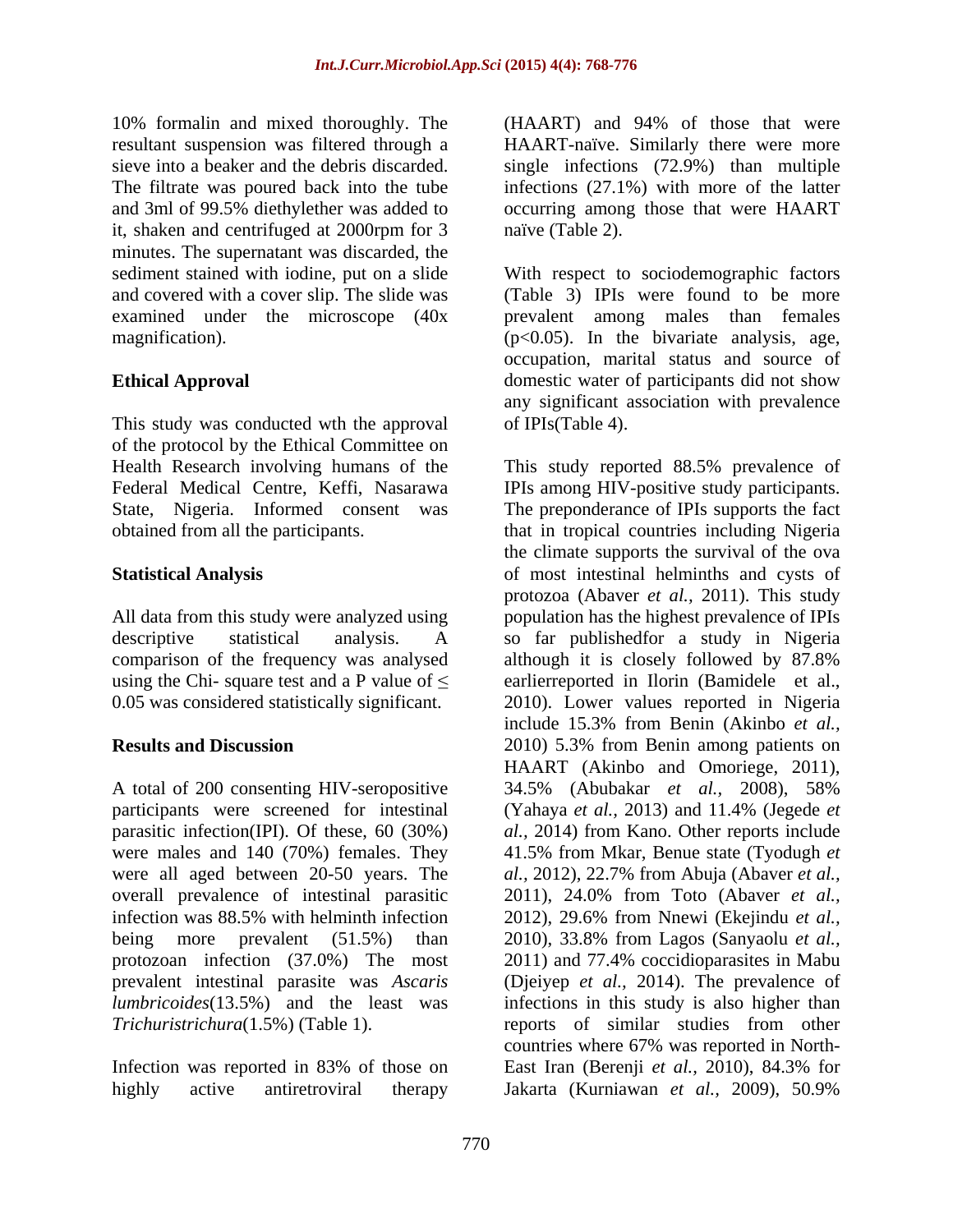totally unconnected with attributes of the study area, the sensitivity of the method of 2011b) and endemicity of respective *al.,* 2009; Ekejindu *et al.,* 2010).

positive persons. These included in order of prevalence: *Ascaris lumbricoides*(13.5%), *Crytosporidimum* spp (4.5%), *Isospora belli* HAART naïve participants. This large of the climatic advantage to the survival of Eleven species were reported in Ilorin

(51.5% vs 37.0%). This agrees with findings

from Kenya (Kipyegen *et al.,* 2012), 37.9% from Malaysia (Asma *et al.*, 2011), 53.0% (Akinbo et al., 2012) but is in contrast to from Dakar (Sow *et al.,* 2012) and 81.5% reports by Ekejindu *et al*. (2011) in Nigeria, from Equatorial Guinea (Roka *et al.,* 2012). Asma*et al*. (2011) in Malaysia and These differences in prevalence might not be this might be a reflection of parasitic parasitic determination, sample size, age of most prevalent (13.5%) enteric parasite in participants and stage of the disease among this study population. A similar result was participants during the study. In fact, some reported from Benin city (Akinbo *et al.,* authors have reported that this difference 2010) and Kano (Jegede et al., 2014), but in could even be attributed to seasonal Abuja it was *Entamoeba histolytica* (Abaver variation in the time of study (Akinbo *et al., etal*., 2011) and *Ancylostoma* spp in Toto parasites in the area of study (Kurniawan *et* pathogenic enteric parasites as well as some Eleven different intestinal helminths and reasons for the diarrhea they experience and protozoa were identified in the stool of HIV- in some cases with very fatal consequencies by Akinbo and coworkers in Benin city (Akinbo et al., 2012) but is in contrast to Ramakrishnan (2007) in India. However, endemicity as at the time of the studies. Also *Ascaris lumb ricoides* was found to be the (Abaver *et al.,* 2012).The presence of known opportunistic ones in these already immunosuppressed participants is one of the (Prasetyo, 2010).

*Strongyloides stercoralis*(13.0%), *Taenia* The distribution of intestinal parasites spp (12.5%), *Ancylostoma duodunales* stratified by HAART status showed a (11.0%), *Entamoeba histolytica* (10%), prevalence of single and multiple infections *Cyclospora*spp (7.5%), *Giardia lamblia* among those on HAART and HAART- (6.0%), *Blastocystis hominis* (5.5%), naïve. But the prevalence of infection was (3.5%) and *Trichuris trichura* (1.5%). HAART naïve and this same group had However, *Trichuris trichura* and *Isopora*  more multiple infections with the parasites. *belli* were not detected in the stool of Also the number of participants without any number might have been possible because twice the number of those without an several species of intestinal parasites in the study in Ethiopia, those that were HAART environment. Such large numbers have also naïve were 8 times more likely to harbor been reported in similar studies in Nigeria. enteric parasites than those on HAART( (Babatunde *et al.,* 2010) and 8 species in reported evidence that HAART is protective Abuja (Abaver *et al.,* 2011) but a relatively in parasitic infection by inhibiting their lower case of only 4 species was recently aspartylprotease and also reconstitution of reported in Kano (Jegede *et al.,* 2014). the patients immune system (Parie *et al.,* On the whole, helminth infections were high prevalence of infections among those more prevalent than protozoan infections on HAART might be as a result of the fact significantly higher among those that were infection among those on HAART was infection that were HAART-naïve. In a Missage *et al.,* 2013). Researchers have 2012; Missage *et al.,* 2013). The general that many people are in the study area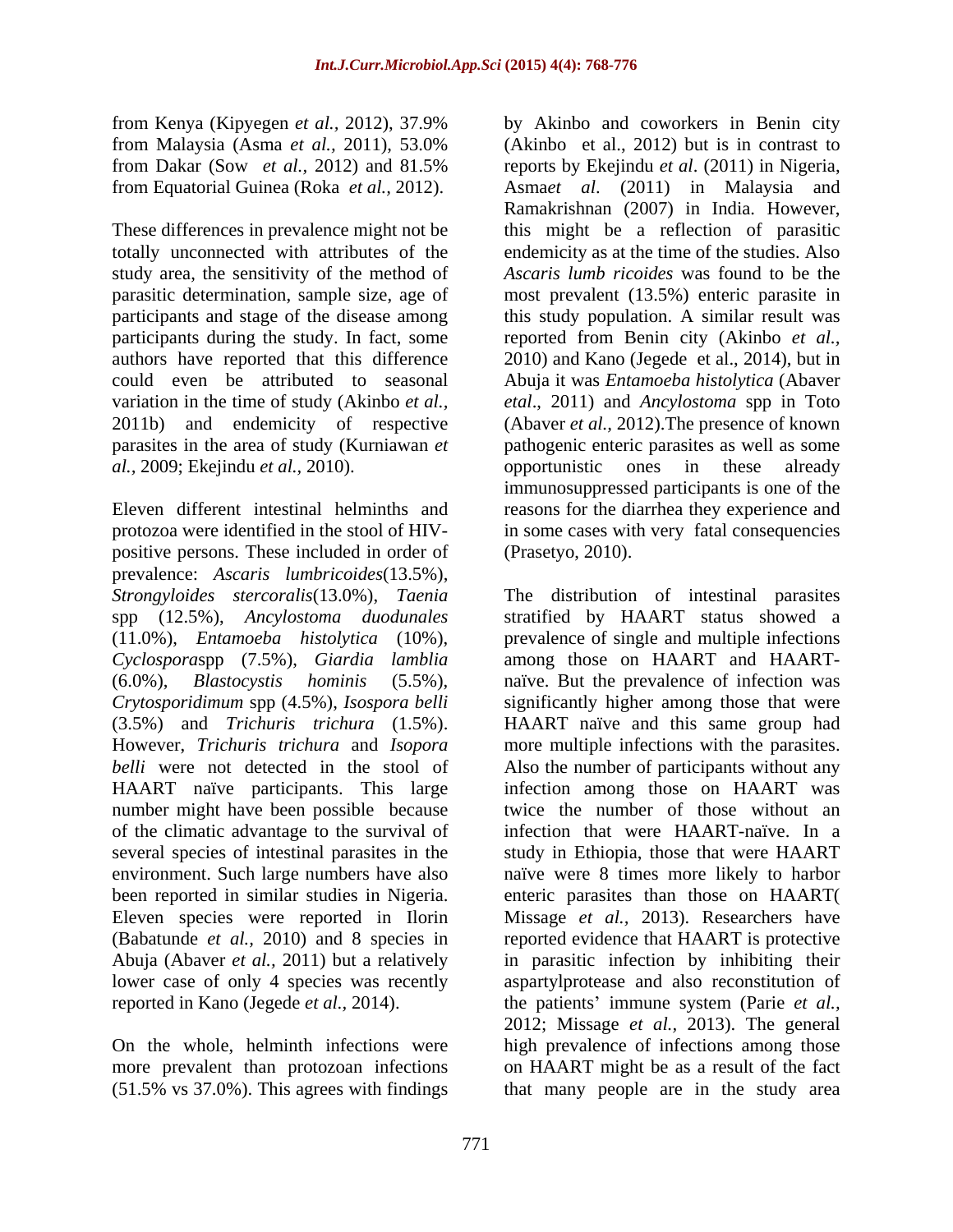usually live in denial, attributing their therapy is usually started very late by which

Furthermore, some researchers have chores that favour the infections. A similar reported the ability of parasitic infections to observation was reported in a Kenyan affect the action of combination ((Kipyegen et al., 2012). Conversely, the antiretroviral therapy with a consequent occupation of the participants did not increase in viral replications and progression significantly affect the prevalence of IPIs to AIDS (Ramakrishnan *et al.,* 2007, Tian *et* although it was arithmetically higher among *al.,* 2012). Paradoxically, Poka and students than any other group. Generally associates (2012) posited that the presence students in this study area prefare to leave of these parasites is more of a reflection of campus and in search of cheap abodes, they the sanitary status and living conditions than usually have to contend with unhygienic

that gender was statistically associated with

illnesses to witchcraft. Consequently, Infection was higher among males (91.7%) time they had been predisposed to not very obvious but it could be as a result opportunistic infections. of males being usually more exposed to immune status (Poka *et al.,* 2012). environments. Moreover the study area is With reference to socio-demographic they are therefore likely to eat food and parameters the bivariate analysis showed drink water from any available source which prevalence of parasitic infection  $(p<0.05)$ . than females (87.1%). The reason for this is unsavory conditions during their daily well known for its perennial water problem, more often than not are hygienic sources.

**Table.1** Prevalence of intestinal parasitosis among HIV positive patients accessing healthcare in a Federal Medical Centre in Northern Nigeria.

| Parasite                  | No. infected | Prevalence (%) |
|---------------------------|--------------|----------------|
| Protozoans $(n=74)$       |              | 37.0           |
| Entamoeba histolytica     |              | 10.0           |
| Giardia lamblia           |              | 6.0            |
| Cryptosporidium spp       |              |                |
| Isospora belli            |              |                |
| Cyclosporaspp             |              |                |
| Blastocystishominis       |              |                |
| Helminths $(n=103)$       |              | 51.5           |
| Ascaris lumbricoides      |              | 13.5           |
| Ancyclostomaduodenales    |              | 11.0           |
| Taeniaspp                 |              | ، ۱            |
| Trichuristrichura         |              |                |
| Strongyloides stercoralis |              | 13.0           |
| Total                     |              | 88.5           |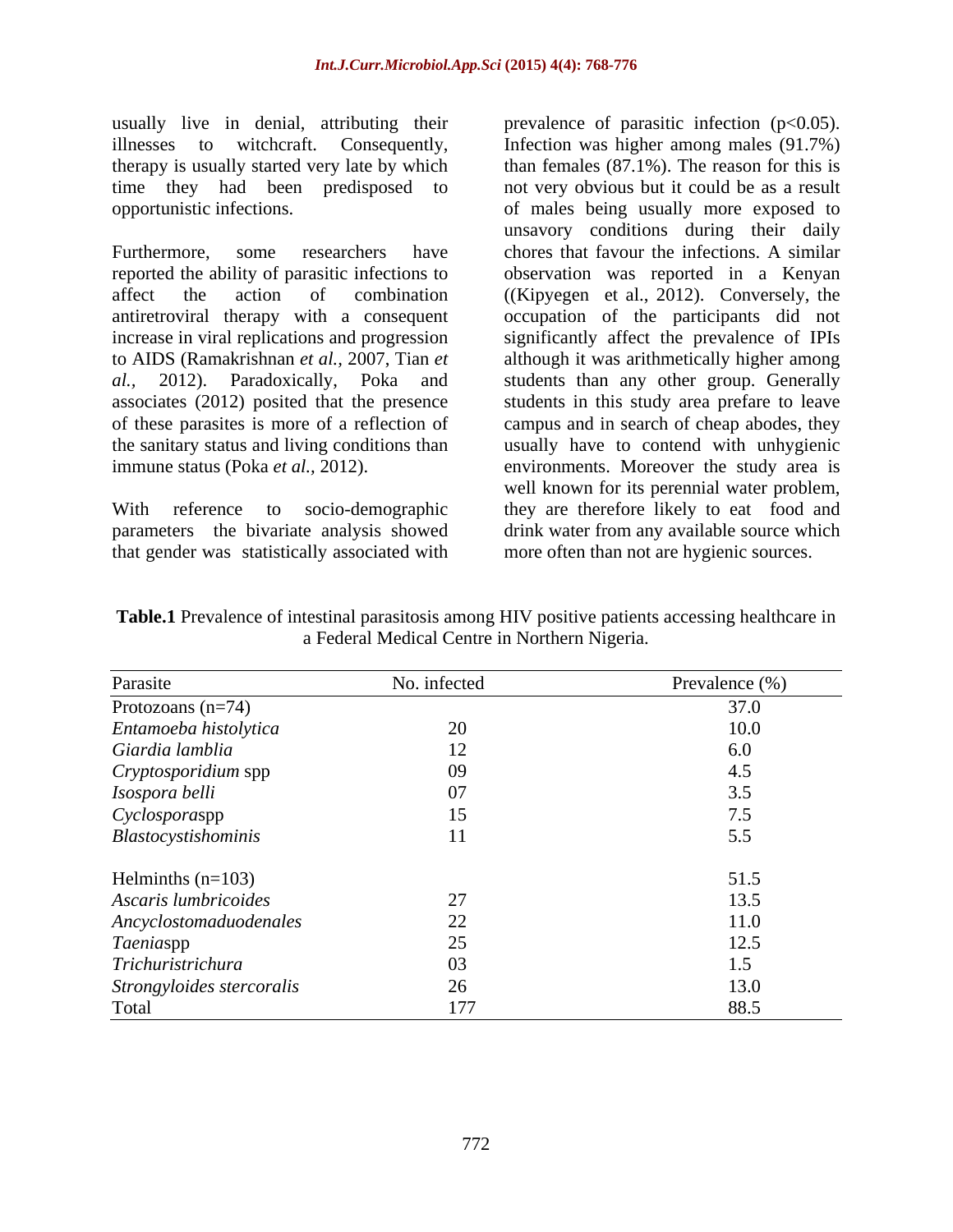|                     |              | Type of infection |                  |          |
|---------------------|--------------|-------------------|------------------|----------|
| <b>HAART</b> status | No. Examined | $Single(\% )$     | Multiple $(\% )$ | Nil(% )  |
| On HAART            | 100          | 62(62)            | 21(21)           | 17(17)   |
| <b>HAART</b> naïve  | 100          | 67(67)            | 27(27)           | 6(6)     |
| m.<br>Total         | 200          | 129(64.5)         | 48(24)           | 23(11.5) |

**Table.2** Prevalence of intestinal parasitosis in relation to HAART status among HIV positive Patients accessing healthcare in a Federal Medical Centre in Northern Nigeria.

**Table.3** Prevalence of intestinal parasitosis in relation to sociodemographic factors among HIV positive patients accessing healthcare in a Federal Medical Centre in Northern Nigeria.

| Sociodemographic factor | No. Screened | No. Infected $(\% )$ | P-value |
|-------------------------|--------------|----------------------|---------|
| Gender                  |              |                      | < 0.05  |
| Male                    | 60           | 55(91.7)             |         |
| Female                  | 140          | 122(87.1)            |         |
| Age (years)             |              |                      | > 0.05  |
| < 20                    | 01           | 01(100)              |         |
| $21 - 30$               | 107          | 96(89.7)             |         |
| $31 - 40$               | 82           | 71(86.6)             |         |
| $41 - 50$               | 10           | 09(90.0)             |         |
| <b>Marital status</b>   |              |                      | > 0.05  |
| Married                 | 87           | 78(89.6)             |         |
| Single                  | 113          | 99(87.6)             |         |
| Occupation              |              |                      | > 0.05  |
| Students                | 32           | 32(100)              |         |
| Civil servants          | 31           | 27(87.1)             |         |
| Farmers                 | 35           | 31(88.6)             |         |
| Unemployed              | 102          | 87(85.3)             |         |
| Total                   | 200          | 177(88.5)            |         |

**Table.4** Prevalence of intestinal parasitosis in relation to source of drinking water among HIV positive patients accessing healthcare in aFederal Medical Centre in Northern Nigeria.

| Source of drinking water | No. Examined | No. Infected $(\% )$ |
|--------------------------|--------------|----------------------|
| Tap                      |              | 65(92.8)             |
| Well                     |              | 61(88.7)             |
| Streams/River            |              | 6(100)               |
| Borehole                 |              | 45(86.5)             |
| Total                    | 200          | 177(88.5)            |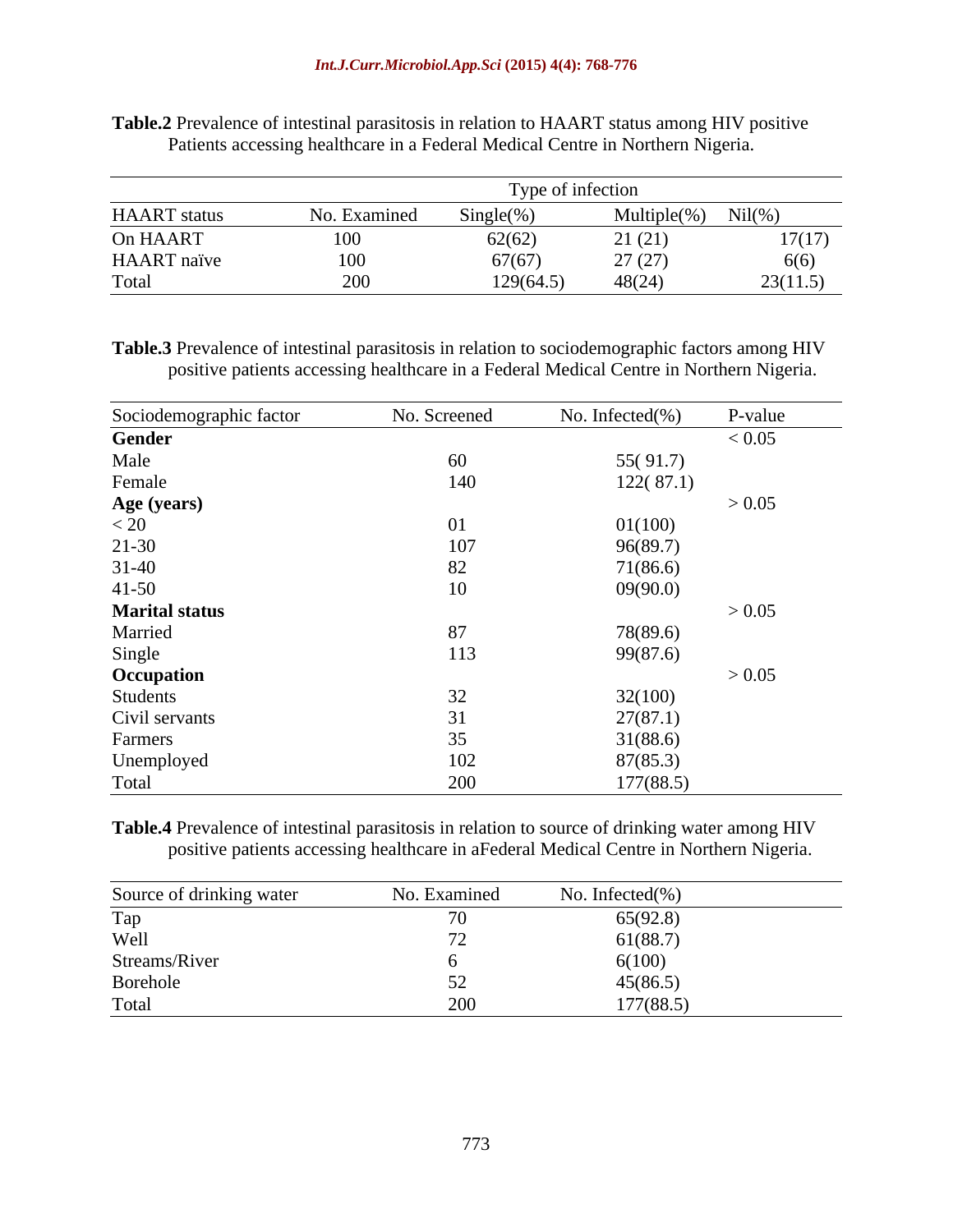Likewise, a multivariate analysis of the source of water used by the participants and patients from two health institutions the prevalence of IPIs did not implicate any particular water source. In fact, the prevalence of IPIs was above 80% in all the types of domestic water sources. Generally most of the water used in this study area is untreated and people here are not in the habit of drinking boiled and filtered water. This could have been the likely reason for the high prevalence with each water source. Inadequate water availability could lead to poor hygiene practices with a consequent risk for parasitic infection. In a similar study, high infection rates was associated with lack of water treatment practices (Selected ART centers in Adama, Kipyegen). Afar and Dire-Dawa, Ethiopia.

A very high prevalence of intestinal parasitic infection was reported in this study(88.5%). Akinbo,F.O,.Okaka ,C.E. and Omorigie, R. Opportunistic and non-opportunistic parasites were identified although with varying degrees of prevalence. These findings require that early screening and treatment of IPIs in HIV -positive people should be entrenched in their healthcare Akinbo, F.O., Okaka ,C.E.andOmoregie, R. services in order to improve the quality of 2012. Plasmodium falciparum and

We wish to acknowledge with thanks all the 435.

- Abaver,D.T., Nwobegahay, J.M., Goou, L.B. 2012. Enteric parasitic infetions
- Abaver, D. T., Nwobegahay, J. M., Goon, N. 2011.Prevalence of intestinal

parasitic infection among HIV/AIDS patients from two health institutions in Abuja, Nigeria. *Africa Health Sciences*, 11(51): 524-527.

- Abubakar, I. S., Abdullahi, S., Samaila, A. A., Yusuf, M. M., Babashani, M., Ahmed, M.andSamaila, A. B. 2008. Prevalence of intestinal parasites among HIV/AIDS patients in Kano, Nigeria.*Kanem Journal of Medical Sciences*. 2(2).
- Adamu, H., and Petros, B. 2009. Intestinal protozoan infection among HIV positive persons with and without antiretreoviral treatment (ART) in selected ART centers in Adama, Afar and Dire-Dawa, Ethiopia. *Ethiopia Journal of Health Development*, 32(2): 133-140.
- 2011a. Seasonal variation of intestinal parasitic infection among HIV-positive patients in Benin city Nigeria. *Ethiopian Journalof Health Science*. 21 (3): 191-194.
- their lives. intestinal parasitic co-infections in **Acknowledgement** Edo State, Nigeria. *Journal Infection* 2012. Plasmodium falciparum and HIV-infected patients in Benin city, *Developing Countries*. 6 (5): 430- 435.
- participants in this study. Akinbo, F.O., Omorigie, R., Eromwan,R., **References** U. 2011b: Prevalence of intestinal D.T., Iweriebor, B.C. and Khoza, *American Journal of Medical* Igbenimah, I.O. and Airueghioman, parasites among patients of a tertiary hospital in Benin city, Nigeria. *North American Journal of Medical Science*. 3 (10): 462-464.
	- in HIV infected patients with low Akinbo, F. A., and Omoregie, R. 2011. CD4 counts in Toto, Nigeria. Intestinal parasitic infections in *Pakistan Journal of Medical Science.* 28 (4): 630-633. infected persons on highly active D. T., Iweriebar, B. C., and Anye, D. Nigeria. Genomic Medicine, human immunodeficiency virus antiretreoviral therapy in Benin city, Nigeria. *Genomic Medicine,*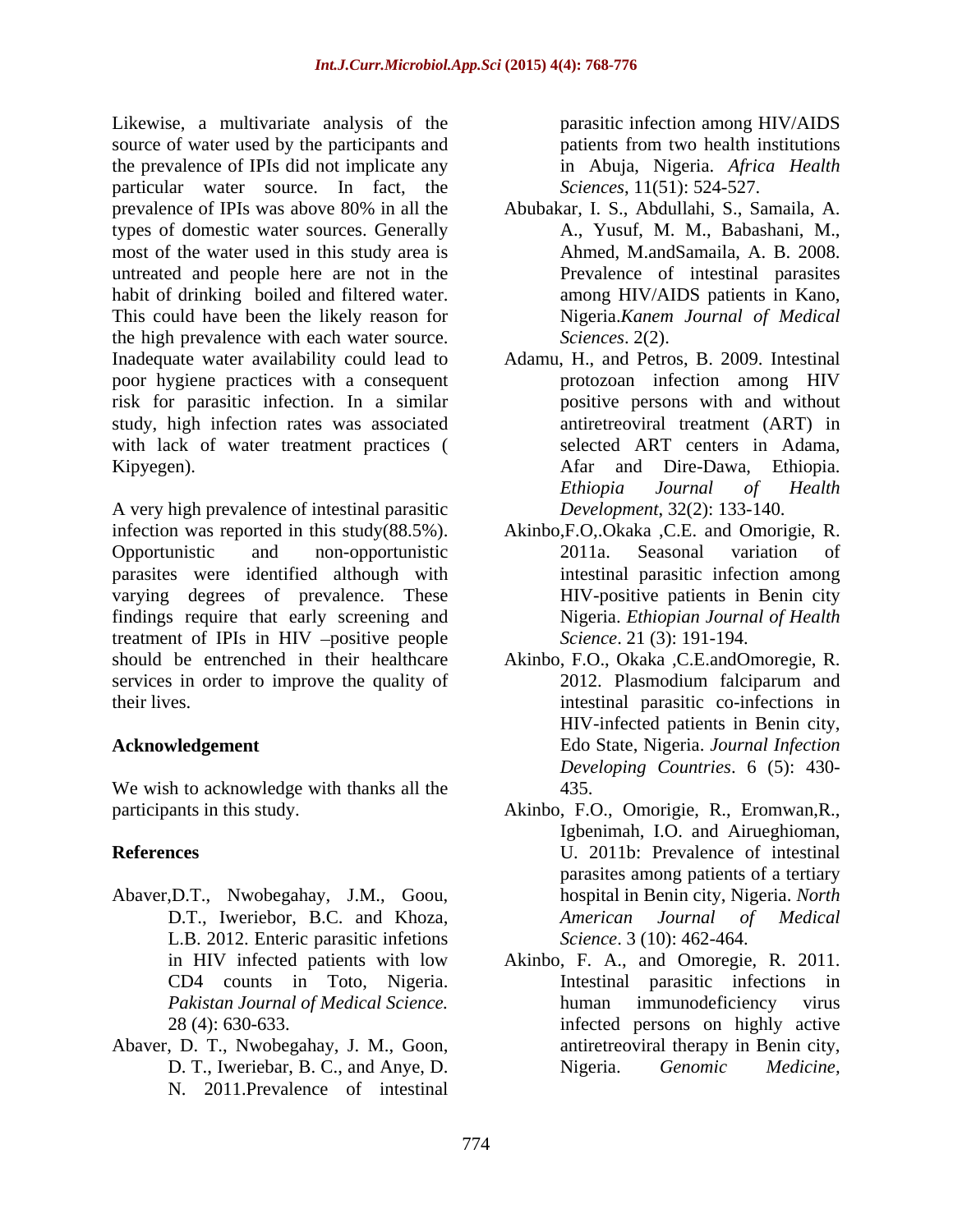- Akinbo, F. O., Okaka, C. E., and Omoregie, R. 2010. Prevalence of intestinal
- Asma, L., Johari. S., Sim, B.L.H. and Lim,
- Babatunde, S. K., Salami, A. K., Fabiyi, J. P., Agbede, O. O., and Desalu, O. O. 2010. Prevalence of intestinal
- Berenji, F., Sarvghad, M. R., Fata, A. M., intestinal parasitic infection in HIV
- Chessbrough, M. 1987.Medical laboratory
- Djieyep, C.A.N., Djieyep, F.D., Kamga, H.C.F. 2014. The prevalence of intestinal coccidian parasitic in Mubi, Nigeria. *African Journal of*
- Ekejindu, I.M., Ele, P.U., Okonkwo, S.O., Ezenwagu, O.C. and Ezeagwuna,

*Biomarkers and Health Sciences*, 3: and HIV seronegative individuals at 119-122. Nnewi, South-Eastern Nigeria.*World Journal of Medical Science.*5 (3): 71- 73.

- parasitic Infections among HIV Jegede, E.F., Oyeyi, E.T.I., Bichi, A.Y.H., patients in Benin city, Nigeria. Mbah, H.A. and Torpey, K. 2014. *Libyan Journal of Medical* Prevalence of intestinal parasites *Sciences*,5:10-3402. among HIV/AIDS patients attending Y.A.L. 2011. How common is Nigeria.Pan African Medical intestinal parasitism in HIV infected *Journal*. 17:295. infectious disease hospital Kano, Nigeria.*Pan African Medical Journal*. 17:295.
- patients in Malaysia? *Tropical*  Kipyegen, C.K., Shivairo, R.S.andOdhiamo, *Biomedicine.* 28 (2) 400-410. R.O. 2012. Prevalence of intestinal parasites among HIV patients in Barugo, Kenya.*The Pan-African Medical Journal*, 13:37.
- parasitic infestation in HIV Kurniawan, A., Karyadi, T., Dwintasari, S. seropositive and seronegative W., Sari, I. P., Yunihastuti, E., patients in Ilorin, Nigeria. *Annuals of*  Djauzi, S., and Smith, H. V. *African Medicine*, 9(3): 123-128. 2009.Intestinal parasitic infections in Hosseininajad, Z., Saremi, E., Ganjbakhsh, M., and Jahanparvar, R. *Transactions of the Royal Society of* I. 2010.A study of the prevalence of Tropical Medicine and Hygiene, HIV/AIDS patients presenting with diarrhea in Jakarta, Indonesia. *Tropical Medicine and Hygiene*, 103: 892-898.
- positive individuals in Mashhad, Missage, A., Dagneo. M., Alemu, A. Western Iran.*Jundishapur Journal of* andAlemu, A. 2013. Prevalence of *Microbial*, 3(2): 61-65. intestinal parasites and associated manual for tropical countries. Vol1, https://www.manual for tropical countries. Vol1, Parasitology,  $2<sup>nd</sup>$  edition; Tropical attending disease clinic, North-East Health Technology and Butterworth, Ethiopia. AIDS Research and London,Pp. 603. *Therapy*. 10:7 doi : 10.1186/1742 risk factors among HIV/AIDS Ethiopia. *AIDS Research and* 6405-10-7.
- Pokam,B.T., David, D.L. and Mkhize-Kwitshana, Z.L., Taylor, M., Joste, burden in HIV/AIDS patients on helminth infection phenotypes on antiretroviral therapy in HIV centers *Clinical and Experimental BMC Infectious Disease.*11:273. P., Mabaso, M.L.H. andWalzl,G. 2011. The influence of different immune responses against HIV in coinfected adults in South Africa.
- *Microbiology*. 15 (3): 165-172. Pavie, J., Menotti, J., Parcher, R., Donay, J. D.A. 2010. Intestinal parasitic infections among HIV-seropositive infections among HIV-infected L., Gallien, S., Sarfati, C., Derouin, F., and Molina, J. M. 2012) Prevalence of opportunistic infections among HIV-infected